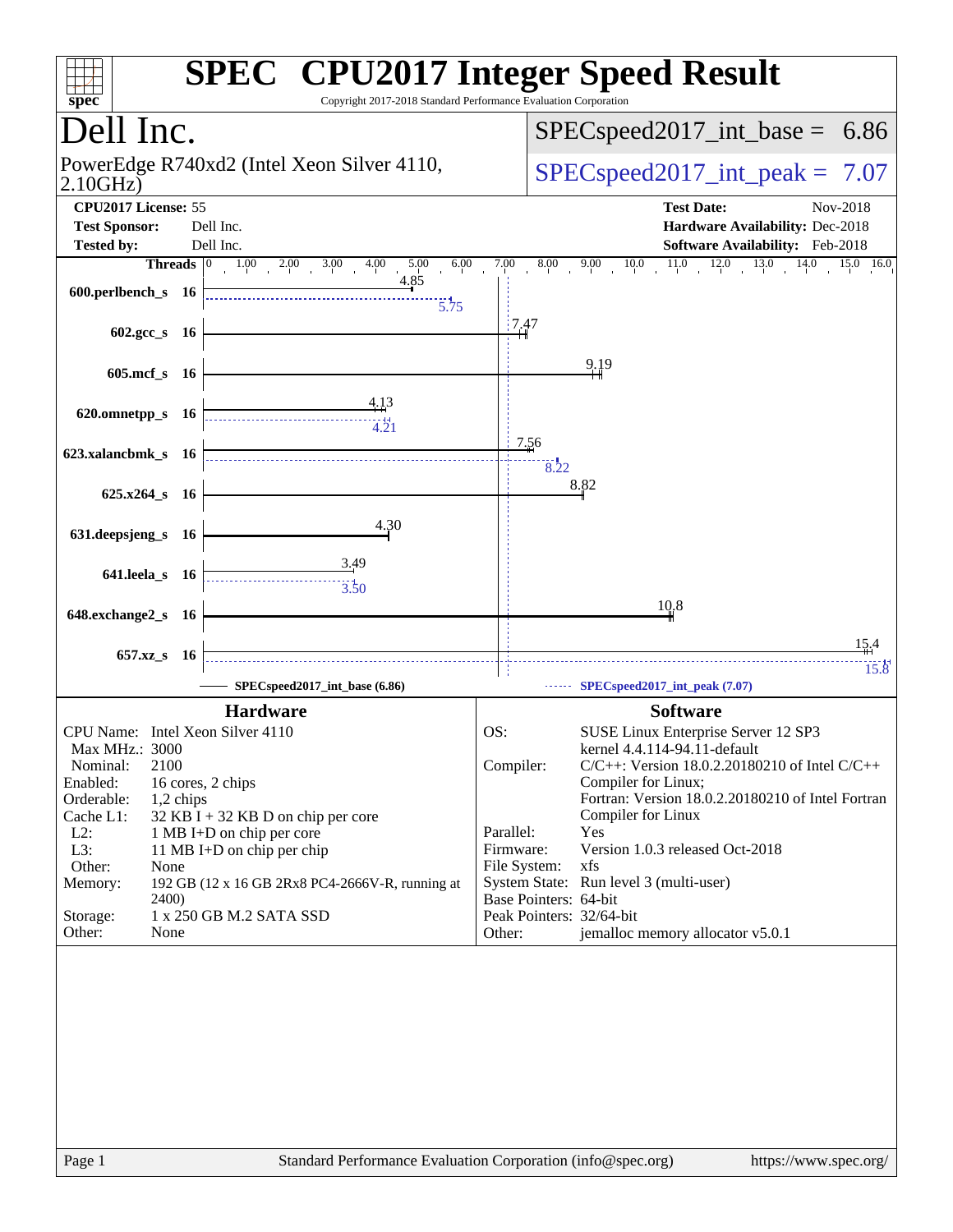

Copyright 2017-2018 Standard Performance Evaluation Corporation

# Dell Inc.

#### 2.10GHz) PowerEdge R740xd2 (Intel Xeon Silver 4110,  $\vert$  [SPECspeed2017\\_int\\_peak =](http://www.spec.org/auto/cpu2017/Docs/result-fields.html#SPECspeed2017intpeak) 7.07

 $SPECspeed2017\_int\_base = 6.86$ 

**[CPU2017 License:](http://www.spec.org/auto/cpu2017/Docs/result-fields.html#CPU2017License)** 55 **[Test Date:](http://www.spec.org/auto/cpu2017/Docs/result-fields.html#TestDate)** Nov-2018 **[Test Sponsor:](http://www.spec.org/auto/cpu2017/Docs/result-fields.html#TestSponsor)** Dell Inc. **[Hardware Availability:](http://www.spec.org/auto/cpu2017/Docs/result-fields.html#HardwareAvailability)** Dec-2018 **[Tested by:](http://www.spec.org/auto/cpu2017/Docs/result-fields.html#Testedby)** Dell Inc. **[Software Availability:](http://www.spec.org/auto/cpu2017/Docs/result-fields.html#SoftwareAvailability)** Feb-2018

### **[Results Table](http://www.spec.org/auto/cpu2017/Docs/result-fields.html#ResultsTable)**

|                              | <b>Base</b>    |                |       |                |       |                | <b>Peak</b> |                |                |              |                |              |                |              |
|------------------------------|----------------|----------------|-------|----------------|-------|----------------|-------------|----------------|----------------|--------------|----------------|--------------|----------------|--------------|
| <b>Benchmark</b>             | <b>Threads</b> | <b>Seconds</b> | Ratio | <b>Seconds</b> | Ratio | <b>Seconds</b> | Ratio       | <b>Threads</b> | <b>Seconds</b> | <b>Ratio</b> | <b>Seconds</b> | <b>Ratio</b> | <b>Seconds</b> | <b>Ratio</b> |
| 600.perlbench s              | 16             | 366            | 4.85  | 368            | 4.82  | 366            | 4.85        | 16             | 310            | 5.73         | 309            | 5.75         | 309            | 5.75         |
| $602.\text{gcc}\_\text{s}$   | 16             | 533            | 7.47  | 531            | 7.51  | 543            | 7.34        | 16             | 533            | 7.47         | 531            | 7.51         | 543            | 7.34         |
| $605$ .mcf s                 | 16             | 510            | 9.25  | 523            | 9.03  | 514            | 9.19        | 16             | 510            | 9.25         | 523            | 9.03         | 514            | 9.19         |
| 620.omnetpp_s                | 16             | 410            | 3.98  | 385            | 4.24  | 395            | 4.13        | 16             | 388            | 4.20         | 377            | 4.32         | 387            | 4.21         |
| 623.xalancbmk s              | 16             | 187            | 7.56  | 188            | 7.53  | 185            | 7.66        | 16             | 172            | 8.24         | 173            | 8.19         | 172            | 8.22         |
| 625.x264 s                   | 16             | 200            | 8.82  | 201            | 8.78  | 200            | 8.83        | 16             | <b>200</b>     | 8.82         | 201            | 8.78         | 200            | 8.83         |
| 631.deepsjeng_s              | 16             | 333            | 4.30  | 333            | 4.30  | 334            | 4.30        | 16             | 333            | 4.30         | 333            | 4.30         | 334            | 4.30         |
| 641.leela s                  | 16             | 488            | 3.49  | 488            | 3.49  | 489            | 3.49        | 16             | 488            | 3.50         | 488            | 3.50         | 488            | 3.50         |
| 648.exchange2_s              | 16             | 270            | 10.9  | 272            | 10.8  | 271            | 10.8        | 16             | 270            | 10.9         | 272            | 10.8         | 271            | 10.8         |
| $657.xz$ <sub>S</sub>        | 16             | 403            | 15.3  | 399            | 15.5  | 401            | 15.4        | 16             | 391            | 15.8         | 388            | 15.9         | 391            | 15.8         |
| $SPECspeed2017\_int\_base =$ |                |                | 6.86  |                |       |                |             |                |                |              |                |              |                |              |

**[SPECspeed2017\\_int\\_peak =](http://www.spec.org/auto/cpu2017/Docs/result-fields.html#SPECspeed2017intpeak) 7.07**

Results appear in the [order in which they were run.](http://www.spec.org/auto/cpu2017/Docs/result-fields.html#RunOrder) Bold underlined text [indicates a median measurement](http://www.spec.org/auto/cpu2017/Docs/result-fields.html#Median).

### **[Operating System Notes](http://www.spec.org/auto/cpu2017/Docs/result-fields.html#OperatingSystemNotes)**

Stack size set to unlimited using "ulimit -s unlimited"

#### **[General Notes](http://www.spec.org/auto/cpu2017/Docs/result-fields.html#GeneralNotes)**

Environment variables set by runcpu before the start of the run: KMP\_AFFINITY = "granularity=fine,scatter" LD\_LIBRARY\_PATH = "/home/cpu2017/lib/ia32:/home/cpu2017/lib/intel64:/home/cpu2017/je5.0.1-32:/home/cpu2017/je5.0.1-64" OMP\_STACKSIZE = "192M"

 Binaries compiled on a system with 1x Intel Core i7-4790 CPU + 32GB RAM memory using Redhat Enterprise Linux 7.4 Yes: The test sponsor attests, as of date of publication, that CVE-2017-5754 (Meltdown) is mitigated in the system as tested and documented. Yes: The test sponsor attests, as of date of publication, that CVE-2017-5753 (Spectre variant 1) is mitigated in the system as tested and documented. Yes: The test sponsor attests, as of date of publication, that CVE-2017-5715 (Spectre variant 2) is mitigated in the system as tested and documented. Transparent Huge Pages enabled by default Prior to runcpu invocation Filesystem page cache synced and cleared with: sync; echo 3> /proc/sys/vm/drop\_caches jemalloc, a general purpose malloc implementation built with the RedHat Enterprise 7.4, and the system compiler gcc 4.8.5 sources available from jemalloc.net or <https://github.com/jemalloc/jemalloc/releases>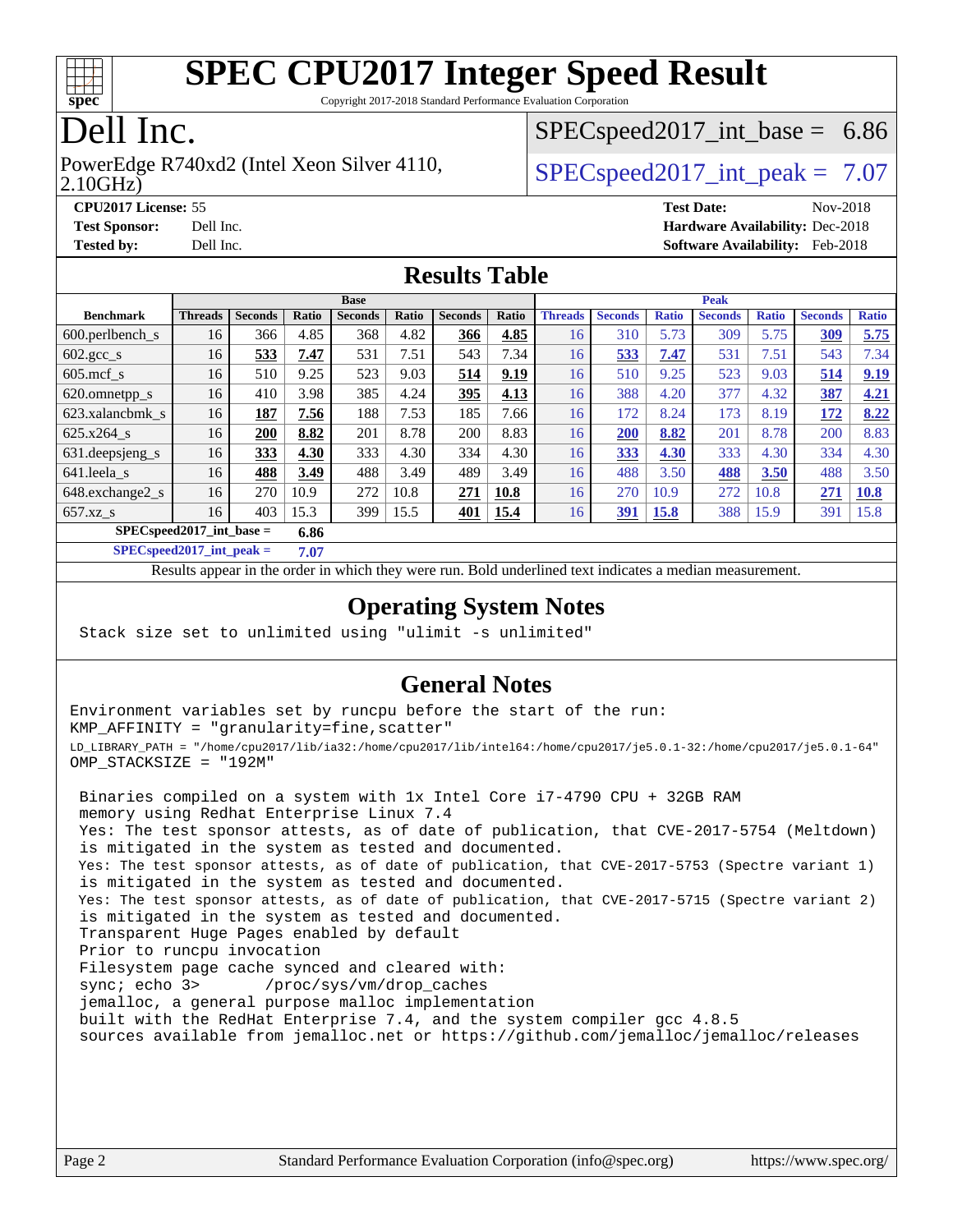

Copyright 2017-2018 Standard Performance Evaluation Corporation

# Dell Inc.

2.10GHz) PowerEdge R740xd2 (Intel Xeon Silver 4110,  $\vert$  [SPECspeed2017\\_int\\_peak =](http://www.spec.org/auto/cpu2017/Docs/result-fields.html#SPECspeed2017intpeak) 7.07

 $SPECspeed2017\_int\_base = 6.86$ 

**[Tested by:](http://www.spec.org/auto/cpu2017/Docs/result-fields.html#Testedby)** Dell Inc. **[Software Availability:](http://www.spec.org/auto/cpu2017/Docs/result-fields.html#SoftwareAvailability)** Feb-2018

**[CPU2017 License:](http://www.spec.org/auto/cpu2017/Docs/result-fields.html#CPU2017License)** 55 **[Test Date:](http://www.spec.org/auto/cpu2017/Docs/result-fields.html#TestDate)** Nov-2018 **[Test Sponsor:](http://www.spec.org/auto/cpu2017/Docs/result-fields.html#TestSponsor)** Dell Inc. **[Hardware Availability:](http://www.spec.org/auto/cpu2017/Docs/result-fields.html#HardwareAvailability)** Dec-2018

#### **[Platform Notes](http://www.spec.org/auto/cpu2017/Docs/result-fields.html#PlatformNotes)**

Page 3 Standard Performance Evaluation Corporation [\(info@spec.org\)](mailto:info@spec.org) <https://www.spec.org/> BIOS settings: Sub NUMA Cluster disabled Virtualization Technology disabled System Profile set to Custom CPU Performance set to Maximum Performance C States set to Autonomous C1E disabled Uncore Frequency set to Dynamic Energy Efficiency Policy set to Performance Memory Patrol Scrub disabled Logical Processor disabled CPU Interconnect Bus Link Power Management disabled PCI ASPM L1 Link Power Management disabled Sysinfo program /home/cpu2017/bin/sysinfo Rev: r5974 of 2018-05-19 9bcde8f2999c33d61f64985e45859ea9 running on linux-m8ku Tue Nov 13 09:49:24 2018 SUT (System Under Test) info as seen by some common utilities. For more information on this section, see <https://www.spec.org/cpu2017/Docs/config.html#sysinfo> From /proc/cpuinfo model name : Intel(R) Xeon(R) Silver 4110 CPU @ 2.10GHz 2 "physical id"s (chips) 16 "processors" cores, siblings (Caution: counting these is hw and system dependent. The following excerpts from /proc/cpuinfo might not be reliable. Use with caution.) cpu cores : 8 siblings : 8 physical 0: cores 0 1 2 3 4 5 6 7 physical 1: cores 0 1 2 3 4 5 6 7 From lscpu: Architecture: x86\_64 CPU op-mode(s): 32-bit, 64-bit Byte Order: Little Endian CPU(s): 16 On-line CPU(s) list: 0-15 Thread(s) per core: 1 Core(s) per socket: 8 Socket(s): 2 NUMA node(s): 2 Vendor ID: GenuineIntel CPU family: 6 Model: 85 Model name: Intel(R) Xeon(R) Silver 4110 CPU @ 2.10GHz Stepping: 4 **(Continued on next page)**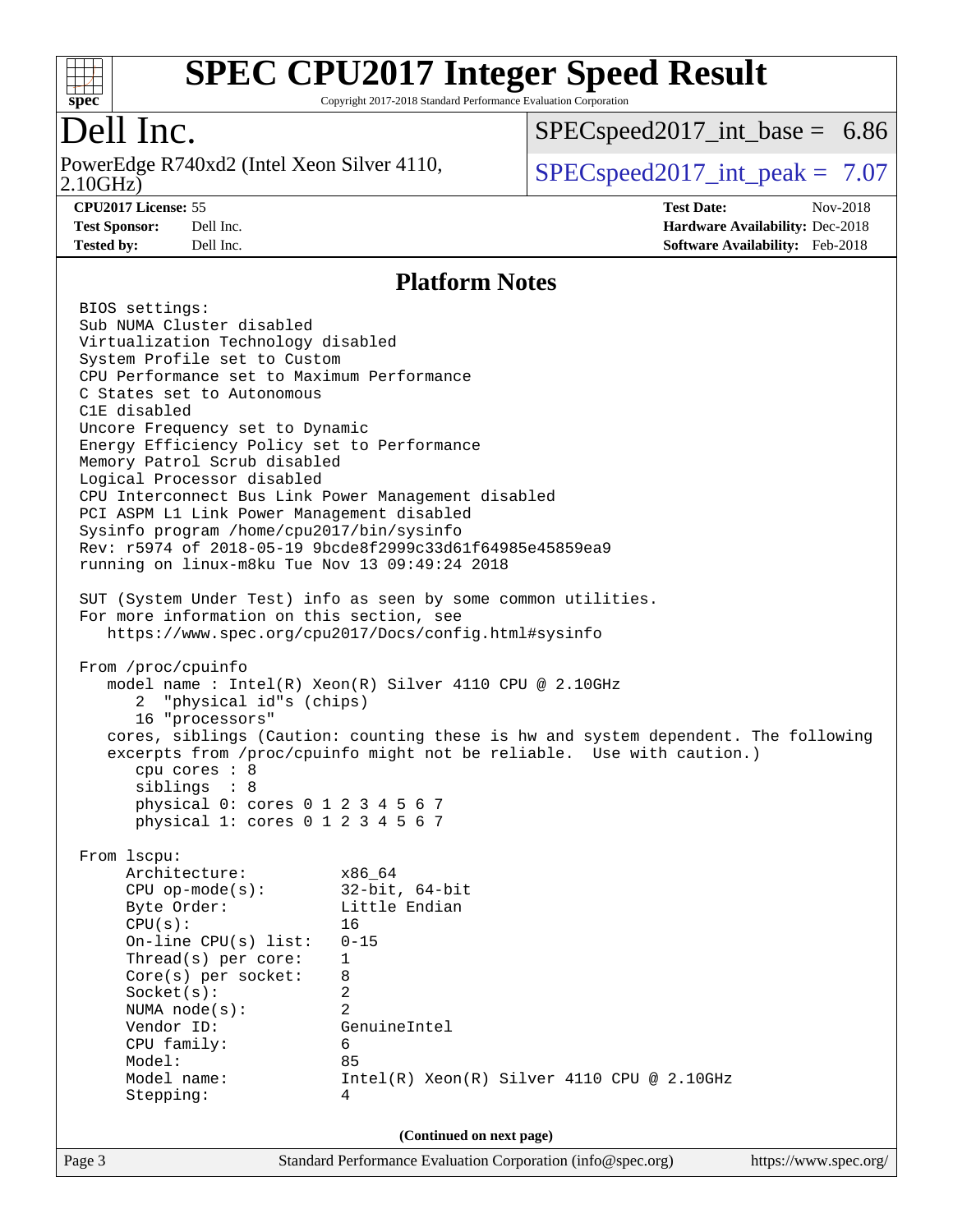

Copyright 2017-2018 Standard Performance Evaluation Corporation

# Dell Inc.

2.10GHz) PowerEdge R740xd2 (Intel Xeon Silver 4110,  $\text{SPEC speed2017\_int\_peak} = 7.07$ 

[SPECspeed2017\\_int\\_base =](http://www.spec.org/auto/cpu2017/Docs/result-fields.html#SPECspeed2017intbase) 6.86

**[CPU2017 License:](http://www.spec.org/auto/cpu2017/Docs/result-fields.html#CPU2017License)** 55 **[Test Date:](http://www.spec.org/auto/cpu2017/Docs/result-fields.html#TestDate)** Nov-2018 **[Test Sponsor:](http://www.spec.org/auto/cpu2017/Docs/result-fields.html#TestSponsor)** Dell Inc. **[Hardware Availability:](http://www.spec.org/auto/cpu2017/Docs/result-fields.html#HardwareAvailability)** Dec-2018 **[Tested by:](http://www.spec.org/auto/cpu2017/Docs/result-fields.html#Testedby)** Dell Inc. **[Software Availability:](http://www.spec.org/auto/cpu2017/Docs/result-fields.html#SoftwareAvailability)** Feb-2018

### **[Platform Notes \(Continued\)](http://www.spec.org/auto/cpu2017/Docs/result-fields.html#PlatformNotes)**

| CPU MHz:                                                                                                                                                                                                                                                                                          | 2095.102                                                                                                                                                                                                                                                                                                                                                                                                                                                                                                                                                                                                                                                                                                                                                  |
|---------------------------------------------------------------------------------------------------------------------------------------------------------------------------------------------------------------------------------------------------------------------------------------------------|-----------------------------------------------------------------------------------------------------------------------------------------------------------------------------------------------------------------------------------------------------------------------------------------------------------------------------------------------------------------------------------------------------------------------------------------------------------------------------------------------------------------------------------------------------------------------------------------------------------------------------------------------------------------------------------------------------------------------------------------------------------|
| BogoMIPS:                                                                                                                                                                                                                                                                                         | 4190.20                                                                                                                                                                                                                                                                                                                                                                                                                                                                                                                                                                                                                                                                                                                                                   |
| Virtualization:<br>L1d cache:                                                                                                                                                                                                                                                                     | $VT - x$<br>32K                                                                                                                                                                                                                                                                                                                                                                                                                                                                                                                                                                                                                                                                                                                                           |
| Lli cache:                                                                                                                                                                                                                                                                                        | 32K                                                                                                                                                                                                                                                                                                                                                                                                                                                                                                                                                                                                                                                                                                                                                       |
| L2 cache:                                                                                                                                                                                                                                                                                         | 1024K                                                                                                                                                                                                                                                                                                                                                                                                                                                                                                                                                                                                                                                                                                                                                     |
| L3 cache:                                                                                                                                                                                                                                                                                         | 11264K                                                                                                                                                                                                                                                                                                                                                                                                                                                                                                                                                                                                                                                                                                                                                    |
| NUMA node0 CPU(s): 0,2,4,6,8,10,12,14                                                                                                                                                                                                                                                             |                                                                                                                                                                                                                                                                                                                                                                                                                                                                                                                                                                                                                                                                                                                                                           |
| NUMA $node1$ $CPU(s):$                                                                                                                                                                                                                                                                            | 1, 3, 5, 7, 9, 11, 13, 15                                                                                                                                                                                                                                                                                                                                                                                                                                                                                                                                                                                                                                                                                                                                 |
| Flags:                                                                                                                                                                                                                                                                                            | fpu vme de pse tsc msr pae mce cx8 apic sep mtrr pge mca cmov                                                                                                                                                                                                                                                                                                                                                                                                                                                                                                                                                                                                                                                                                             |
|                                                                                                                                                                                                                                                                                                   | pat pse36 clflush dts acpi mmx fxsr sse sse2 ss ht tm pbe syscall nx pdpe1gb rdtscp<br>lm constant_tsc art arch_perfmon pebs bts rep_good nopl xtopology nonstop_tsc<br>aperfmperf eagerfpu pni pclmulqdq dtes64 monitor ds_cpl vmx smx est tm2 ssse3 sdbg<br>fma cx16 xtpr pdcm pcid dca sse4_1 sse4_2 x2apic movbe popcnt tsc_deadline_timer aes<br>xsave avx f16c rdrand lahf_lm abm 3dnowprefetch ida arat epb invpcid_single pln pts<br>dtherm intel_pt rsb_ctxsw spec_ctrl retpoline kaiser tpr_shadow vnmi flexpriority<br>ept vpid fsgsbase tsc_adjust bmil hle avx2 smep bmi2 erms invpcid rtm cqm mpx<br>avx512f avx512dq rdseed adx smap clflushopt clwb avx512cd avx512bw avx512vl xsaveopt<br>xsavec xgetbv1 cqm_llc cqm_occup_llc pku ospke |
| /proc/cpuinfo cache data<br>cache size : 11264 KB                                                                                                                                                                                                                                                 |                                                                                                                                                                                                                                                                                                                                                                                                                                                                                                                                                                                                                                                                                                                                                           |
| physical chip.<br>available: 2 nodes (0-1)<br>node 0 cpus: 0 2 4 6 8 10 12 14<br>node 0 size: 95285 MB<br>node 0 free: 94891 MB<br>node 1 cpus: 1 3 5 7 9 11 13 15<br>node 1 size: 96749 MB<br>node 1 free: 96402 MB<br>node distances:<br>node 0<br>$\overline{1}$<br>10 21<br>0:<br>1:<br>21 10 | From numactl --hardware WARNING: a numactl 'node' might or might not correspond to a                                                                                                                                                                                                                                                                                                                                                                                                                                                                                                                                                                                                                                                                      |
| From /proc/meminfo<br>MemTotal:<br>196644584 kB<br>HugePages_Total:<br>0<br>Hugepagesize:<br>2048 kB                                                                                                                                                                                              |                                                                                                                                                                                                                                                                                                                                                                                                                                                                                                                                                                                                                                                                                                                                                           |
| /usr/bin/lsb_release -d<br>SUSE Linux Enterprise Server 12 SP3                                                                                                                                                                                                                                    |                                                                                                                                                                                                                                                                                                                                                                                                                                                                                                                                                                                                                                                                                                                                                           |
| From /etc/*release* /etc/*version*<br>SuSE-release:                                                                                                                                                                                                                                               |                                                                                                                                                                                                                                                                                                                                                                                                                                                                                                                                                                                                                                                                                                                                                           |
|                                                                                                                                                                                                                                                                                                   | (Continued on next page)                                                                                                                                                                                                                                                                                                                                                                                                                                                                                                                                                                                                                                                                                                                                  |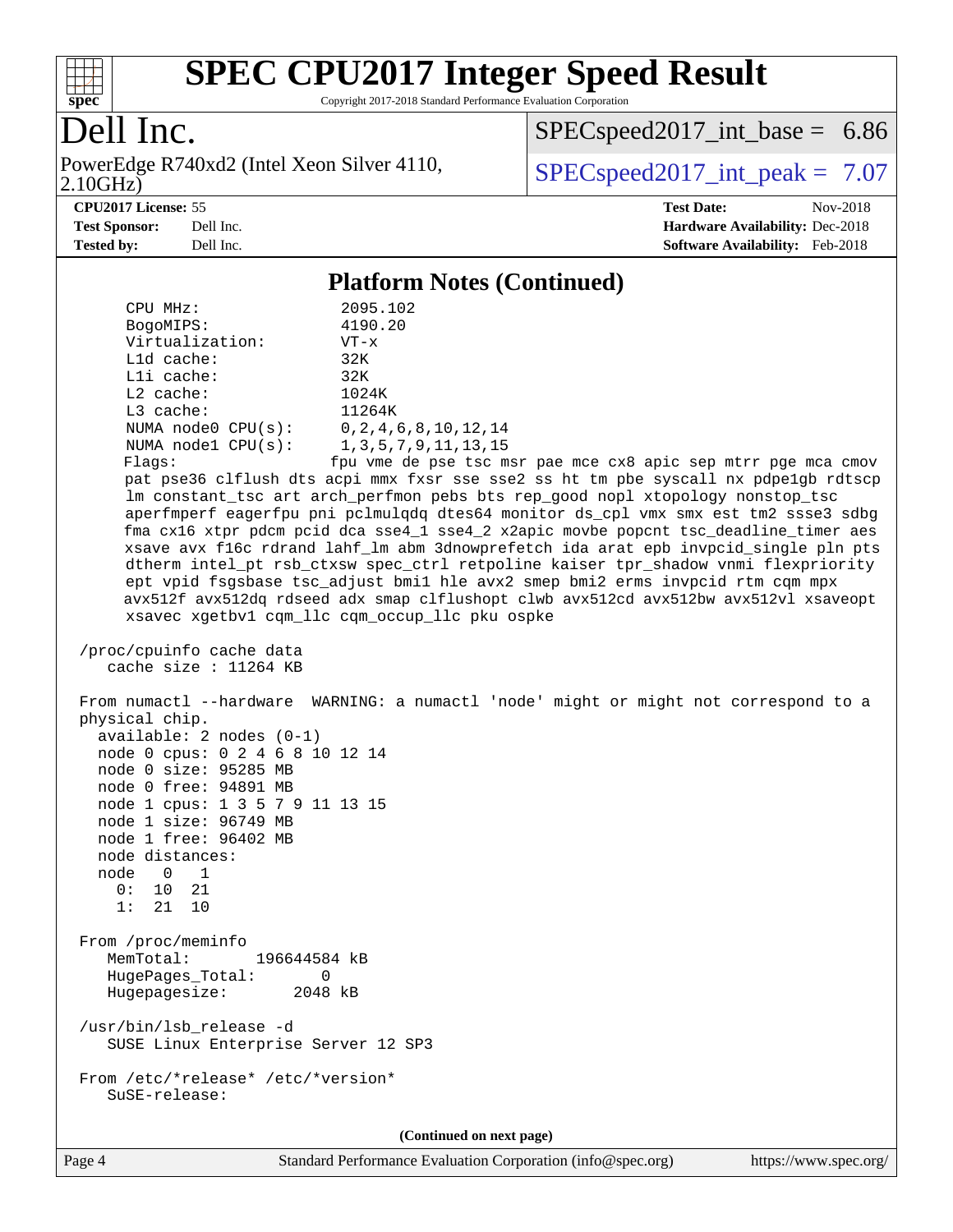

Copyright 2017-2018 Standard Performance Evaluation Corporation

# Dell Inc.

2.10GHz) PowerEdge R740xd2 (Intel Xeon Silver 4110,  $\text{SPEC speed2017\_int\_peak} = 7.07$ 

[SPECspeed2017\\_int\\_base =](http://www.spec.org/auto/cpu2017/Docs/result-fields.html#SPECspeed2017intbase) 6.86

#### **[CPU2017 License:](http://www.spec.org/auto/cpu2017/Docs/result-fields.html#CPU2017License)** 55 **[Test Date:](http://www.spec.org/auto/cpu2017/Docs/result-fields.html#TestDate)** Nov-2018

**[Test Sponsor:](http://www.spec.org/auto/cpu2017/Docs/result-fields.html#TestSponsor)** Dell Inc. **[Hardware Availability:](http://www.spec.org/auto/cpu2017/Docs/result-fields.html#HardwareAvailability)** Dec-2018 **[Tested by:](http://www.spec.org/auto/cpu2017/Docs/result-fields.html#Testedby)** Dell Inc. **[Software Availability:](http://www.spec.org/auto/cpu2017/Docs/result-fields.html#SoftwareAvailability)** Feb-2018

#### **[Platform Notes \(Continued\)](http://www.spec.org/auto/cpu2017/Docs/result-fields.html#PlatformNotes)**

| Thursday (Continueu)                                                                                                                                                                                                                                                                                                                                                                         |
|----------------------------------------------------------------------------------------------------------------------------------------------------------------------------------------------------------------------------------------------------------------------------------------------------------------------------------------------------------------------------------------------|
| SUSE Linux Enterprise Server 12 (x86_64)<br>$VERSION = 12$                                                                                                                                                                                                                                                                                                                                   |
| $PATCHLEVEL = 3$                                                                                                                                                                                                                                                                                                                                                                             |
| # This file is deprecated and will be removed in a future service pack or release.<br># Please check /etc/os-release for details about this release.                                                                                                                                                                                                                                         |
| os-release:                                                                                                                                                                                                                                                                                                                                                                                  |
| NAME="SLES"<br>VERSION="12-SP3"                                                                                                                                                                                                                                                                                                                                                              |
| VERSION_ID="12.3"                                                                                                                                                                                                                                                                                                                                                                            |
| PRETTY_NAME="SUSE Linux Enterprise Server 12 SP3"                                                                                                                                                                                                                                                                                                                                            |
| ID="sles"<br>$ANSI$ _COLOR=" $0:32$ "                                                                                                                                                                                                                                                                                                                                                        |
| CPE_NAME="cpe:/o:suse:sles:12:sp3"                                                                                                                                                                                                                                                                                                                                                           |
|                                                                                                                                                                                                                                                                                                                                                                                              |
| uname $-a$ :<br>Linux linux-m8ku 4.4.114-94.11-default #1 SMP Thu Feb 1 19:28:26 UTC 2018 (4309ff9)<br>x86_64 x86_64 x86_64 GNU/Linux                                                                                                                                                                                                                                                        |
| Kernel self-reported vulnerability status:                                                                                                                                                                                                                                                                                                                                                   |
| CVE-2017-5754 (Meltdown):<br>Mitigation: PTI<br>CVE-2017-5753 (Spectre variant 1): Mitigation: Barriers<br>CVE-2017-5715 (Spectre variant 2): Mitigation: IBRS+IBPB                                                                                                                                                                                                                          |
| run-level 3 Nov 13 09:27 last=5                                                                                                                                                                                                                                                                                                                                                              |
| SPEC is set to: /home/cpu2017<br>Filesystem<br>Type Size Used Avail Use% Mounted on<br>$/\text{dev}/\text{s}$ dz4<br>xfs 182G 4.0G 178G 3% /home                                                                                                                                                                                                                                             |
| Additional information from dmidecode follows. WARNING: Use caution when you interpret<br>this section. The 'dmidecode' program reads system data which is "intended to allow<br>hardware to be accurately determined", but the intent may not be met, as there are<br>frequent changes to hardware, firmware, and the "DMTF SMBIOS" standard.<br>BIOS Dell Inc. 1.0.3 10/25/2018<br>Memory: |
| 12x 002C04B3002C 18ASF2G72PDZ-2G6E1 16 GB 2 rank 2666, configured at 2400                                                                                                                                                                                                                                                                                                                    |
| 4x Not Specified Not Specified                                                                                                                                                                                                                                                                                                                                                               |
| (End of data from sysinfo program)                                                                                                                                                                                                                                                                                                                                                           |
| <b>Compiler Version Notes</b>                                                                                                                                                                                                                                                                                                                                                                |
| =============<br>$600. perlbench_s(base) 602. gcc_s(base) 605. mcf_s(base) 625. x264_s(base)$<br>CC.<br>$657.xz_s(base)$                                                                                                                                                                                                                                                                     |
| (Continued on next page)                                                                                                                                                                                                                                                                                                                                                                     |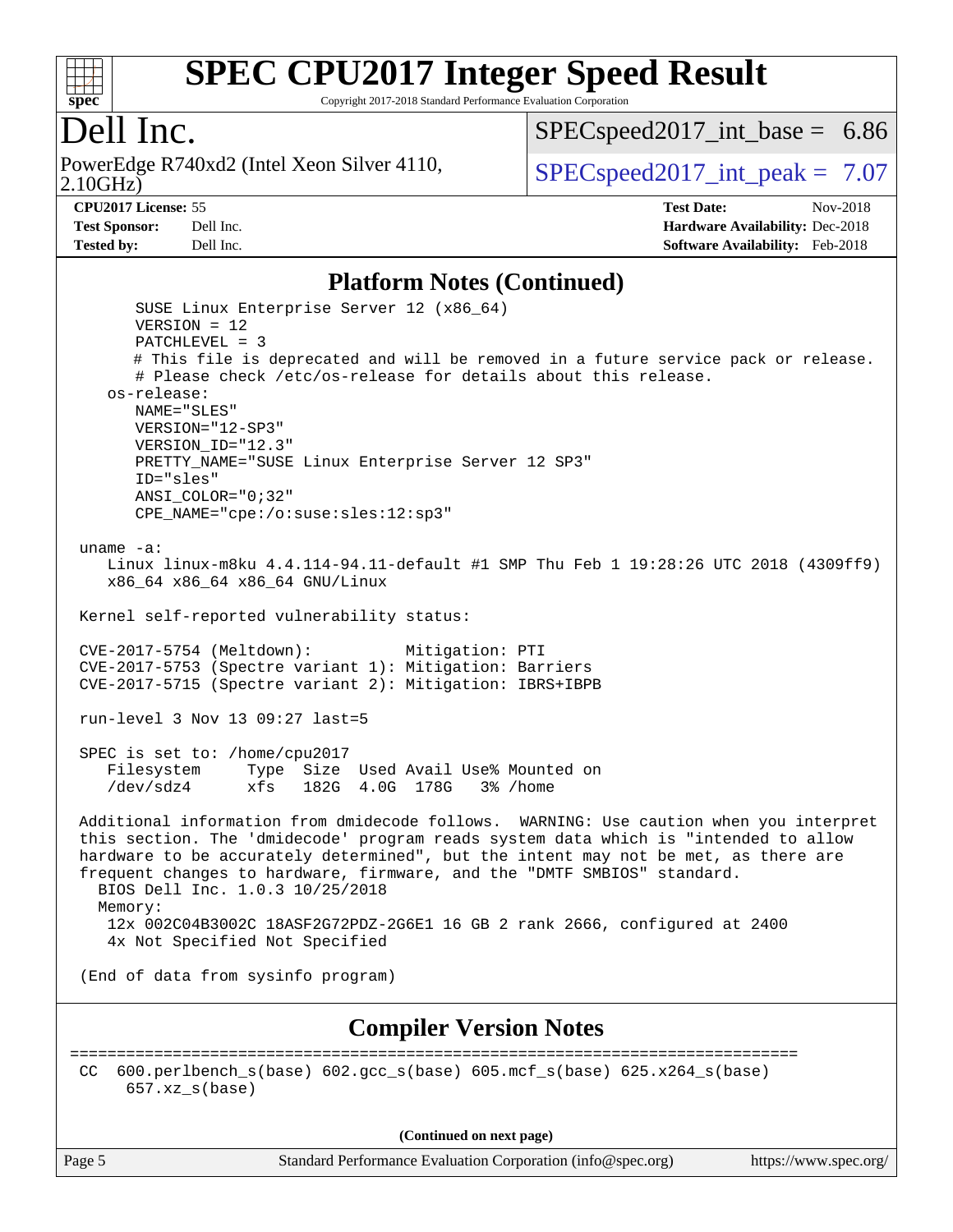

Copyright 2017-2018 Standard Performance Evaluation Corporation

# Dell Inc.

2.10GHz) PowerEdge R740xd2 (Intel Xeon Silver 4110,  $\text{SPEC speed2017\_int\_peak} = 7.07$ 

[SPECspeed2017\\_int\\_base =](http://www.spec.org/auto/cpu2017/Docs/result-fields.html#SPECspeed2017intbase) 6.86

**[CPU2017 License:](http://www.spec.org/auto/cpu2017/Docs/result-fields.html#CPU2017License)** 55 **[Test Date:](http://www.spec.org/auto/cpu2017/Docs/result-fields.html#TestDate)** Nov-2018 **[Test Sponsor:](http://www.spec.org/auto/cpu2017/Docs/result-fields.html#TestSponsor)** Dell Inc. **[Hardware Availability:](http://www.spec.org/auto/cpu2017/Docs/result-fields.html#HardwareAvailability)** Dec-2018 **[Tested by:](http://www.spec.org/auto/cpu2017/Docs/result-fields.html#Testedby)** Dell Inc. **[Software Availability:](http://www.spec.org/auto/cpu2017/Docs/result-fields.html#SoftwareAvailability)** Feb-2018

### **[Compiler Version Notes \(Continued\)](http://www.spec.org/auto/cpu2017/Docs/result-fields.html#CompilerVersionNotes)**

| icc (ICC) 18.0.2 20180210<br>Copyright (C) 1985-2018 Intel Corporation. All rights reserved.                                 |
|------------------------------------------------------------------------------------------------------------------------------|
| 600.perlbench_s(peak) 602.gcc_s(peak) 605.mcf_s(peak) 625.x264_s(peak)<br>CC.<br>$657. xz$ <sub>_<math>s</math></sub> (peak) |
| icc (ICC) 18.0.2 20180210<br>Copyright (C) 1985-2018 Intel Corporation. All rights reserved.                                 |
| CXXC 620.omnetpp_s(base) 623.xalancbmk_s(base) 631.deepsjeng_s(base)<br>641.leela s(base)                                    |
| icpc (ICC) 18.0.2 20180210<br>Copyright (C) 1985-2018 Intel Corporation. All rights reserved.                                |
| CXXC 620.omnetpp_s(peak) 623.xalancbmk_s(peak) 631.deepsjeng_s(peak)<br>641.leela_s(peak)                                    |
| icpc (ICC) 18.0.2 20180210<br>Copyright (C) 1985-2018 Intel Corporation. All rights reserved.                                |
| 648.exchange2_s(base)<br>FC                                                                                                  |
| ifort (IFORT) 18.0.2 20180210<br>Copyright (C) 1985-2018 Intel Corporation. All rights reserved.                             |
| ------------<br>$648$ . exchange $2_s$ (peak)<br>FC                                                                          |
| ifort (IFORT) 18.0.2 20180210<br>Copyright (C) 1985-2018 Intel Corporation. All rights reserved.                             |
|                                                                                                                              |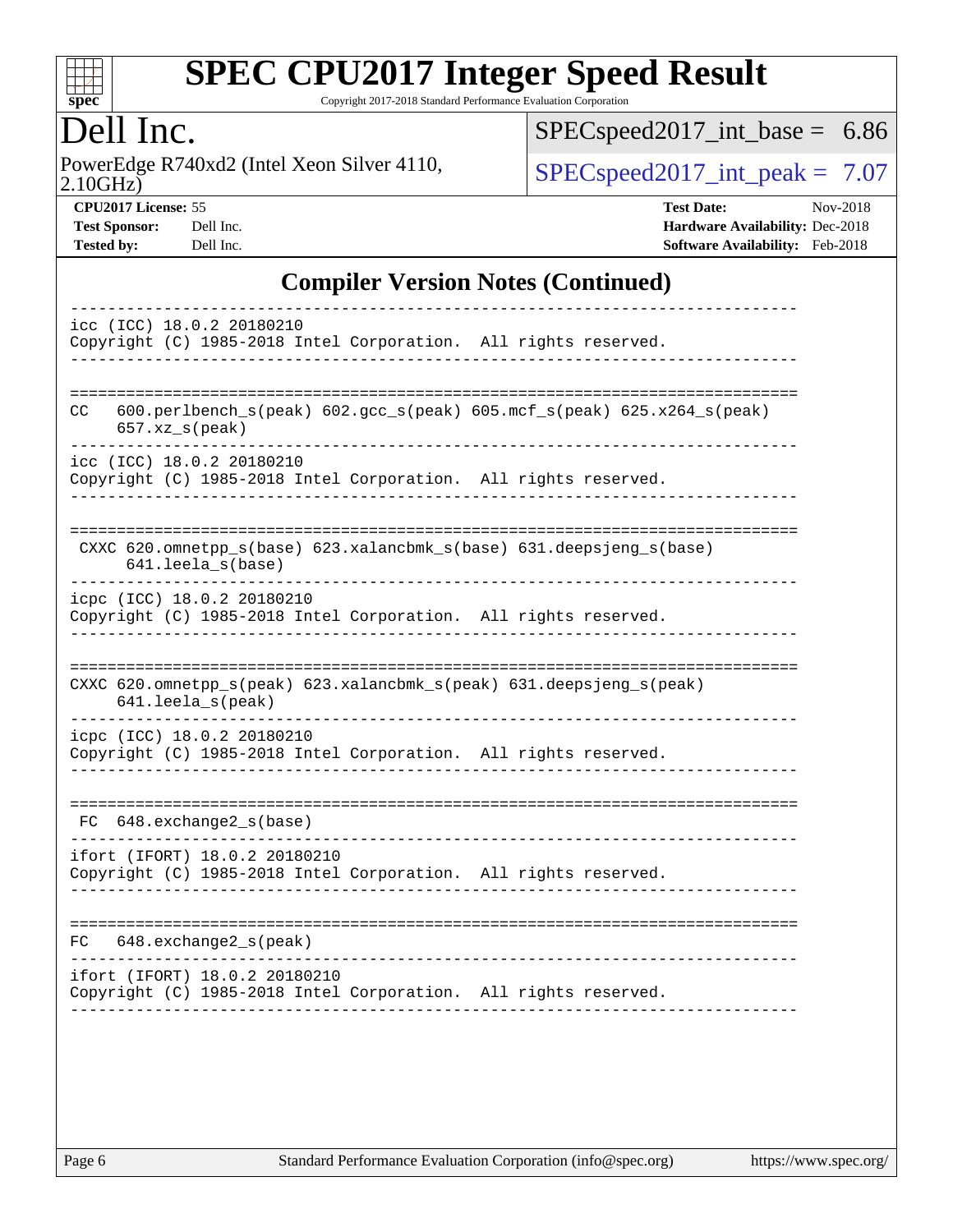

Copyright 2017-2018 Standard Performance Evaluation Corporation

# Dell Inc.

PowerEdge R740xd2 (Intel Xeon Silver 4110,<br>2.10GHz)

 $SPECspeed2017\_int\_base = 6.86$ 

 $SPECspeed2017\_int\_peak = 7.07$ 

**[CPU2017 License:](http://www.spec.org/auto/cpu2017/Docs/result-fields.html#CPU2017License)** 55 **[Test Date:](http://www.spec.org/auto/cpu2017/Docs/result-fields.html#TestDate)** Nov-2018 **[Test Sponsor:](http://www.spec.org/auto/cpu2017/Docs/result-fields.html#TestSponsor)** Dell Inc. **[Hardware Availability:](http://www.spec.org/auto/cpu2017/Docs/result-fields.html#HardwareAvailability)** Dec-2018 **[Tested by:](http://www.spec.org/auto/cpu2017/Docs/result-fields.html#Testedby)** Dell Inc. **[Software Availability:](http://www.spec.org/auto/cpu2017/Docs/result-fields.html#SoftwareAvailability)** Feb-2018

### **[Base Compiler Invocation](http://www.spec.org/auto/cpu2017/Docs/result-fields.html#BaseCompilerInvocation)**

[C benchmarks:](http://www.spec.org/auto/cpu2017/Docs/result-fields.html#Cbenchmarks) [icc -m64 -std=c11](http://www.spec.org/cpu2017/results/res2018q4/cpu2017-20181210-10214.flags.html#user_CCbase_intel_icc_64bit_c11_33ee0cdaae7deeeab2a9725423ba97205ce30f63b9926c2519791662299b76a0318f32ddfffdc46587804de3178b4f9328c46fa7c2b0cd779d7a61945c91cd35)

[C++ benchmarks:](http://www.spec.org/auto/cpu2017/Docs/result-fields.html#CXXbenchmarks) [icpc -m64](http://www.spec.org/cpu2017/results/res2018q4/cpu2017-20181210-10214.flags.html#user_CXXbase_intel_icpc_64bit_4ecb2543ae3f1412ef961e0650ca070fec7b7afdcd6ed48761b84423119d1bf6bdf5cad15b44d48e7256388bc77273b966e5eb805aefd121eb22e9299b2ec9d9)

[Fortran benchmarks](http://www.spec.org/auto/cpu2017/Docs/result-fields.html#Fortranbenchmarks): [ifort -m64](http://www.spec.org/cpu2017/results/res2018q4/cpu2017-20181210-10214.flags.html#user_FCbase_intel_ifort_64bit_24f2bb282fbaeffd6157abe4f878425411749daecae9a33200eee2bee2fe76f3b89351d69a8130dd5949958ce389cf37ff59a95e7a40d588e8d3a57e0c3fd751)

### **[Base Portability Flags](http://www.spec.org/auto/cpu2017/Docs/result-fields.html#BasePortabilityFlags)**

 600.perlbench\_s: [-DSPEC\\_LP64](http://www.spec.org/cpu2017/results/res2018q4/cpu2017-20181210-10214.flags.html#b600.perlbench_s_basePORTABILITY_DSPEC_LP64) [-DSPEC\\_LINUX\\_X64](http://www.spec.org/cpu2017/results/res2018q4/cpu2017-20181210-10214.flags.html#b600.perlbench_s_baseCPORTABILITY_DSPEC_LINUX_X64) 602.gcc\_s: [-DSPEC\\_LP64](http://www.spec.org/cpu2017/results/res2018q4/cpu2017-20181210-10214.flags.html#suite_basePORTABILITY602_gcc_s_DSPEC_LP64) 605.mcf\_s: [-DSPEC\\_LP64](http://www.spec.org/cpu2017/results/res2018q4/cpu2017-20181210-10214.flags.html#suite_basePORTABILITY605_mcf_s_DSPEC_LP64) 620.omnetpp\_s: [-DSPEC\\_LP64](http://www.spec.org/cpu2017/results/res2018q4/cpu2017-20181210-10214.flags.html#suite_basePORTABILITY620_omnetpp_s_DSPEC_LP64) 623.xalancbmk\_s: [-DSPEC\\_LP64](http://www.spec.org/cpu2017/results/res2018q4/cpu2017-20181210-10214.flags.html#suite_basePORTABILITY623_xalancbmk_s_DSPEC_LP64) [-DSPEC\\_LINUX](http://www.spec.org/cpu2017/results/res2018q4/cpu2017-20181210-10214.flags.html#b623.xalancbmk_s_baseCXXPORTABILITY_DSPEC_LINUX) 625.x264\_s: [-DSPEC\\_LP64](http://www.spec.org/cpu2017/results/res2018q4/cpu2017-20181210-10214.flags.html#suite_basePORTABILITY625_x264_s_DSPEC_LP64) 631.deepsjeng\_s: [-DSPEC\\_LP64](http://www.spec.org/cpu2017/results/res2018q4/cpu2017-20181210-10214.flags.html#suite_basePORTABILITY631_deepsjeng_s_DSPEC_LP64) 641.leela\_s: [-DSPEC\\_LP64](http://www.spec.org/cpu2017/results/res2018q4/cpu2017-20181210-10214.flags.html#suite_basePORTABILITY641_leela_s_DSPEC_LP64) 648.exchange2\_s: [-DSPEC\\_LP64](http://www.spec.org/cpu2017/results/res2018q4/cpu2017-20181210-10214.flags.html#suite_basePORTABILITY648_exchange2_s_DSPEC_LP64) 657.xz\_s: [-DSPEC\\_LP64](http://www.spec.org/cpu2017/results/res2018q4/cpu2017-20181210-10214.flags.html#suite_basePORTABILITY657_xz_s_DSPEC_LP64)

### **[Base Optimization Flags](http://www.spec.org/auto/cpu2017/Docs/result-fields.html#BaseOptimizationFlags)**

#### [C benchmarks](http://www.spec.org/auto/cpu2017/Docs/result-fields.html#Cbenchmarks):

[-Wl,-z,muldefs](http://www.spec.org/cpu2017/results/res2018q4/cpu2017-20181210-10214.flags.html#user_CCbase_link_force_multiple1_b4cbdb97b34bdee9ceefcfe54f4c8ea74255f0b02a4b23e853cdb0e18eb4525ac79b5a88067c842dd0ee6996c24547a27a4b99331201badda8798ef8a743f577) [-xCORE-AVX2](http://www.spec.org/cpu2017/results/res2018q4/cpu2017-20181210-10214.flags.html#user_CCbase_f-xCORE-AVX2) [-ipo](http://www.spec.org/cpu2017/results/res2018q4/cpu2017-20181210-10214.flags.html#user_CCbase_f-ipo) [-O3](http://www.spec.org/cpu2017/results/res2018q4/cpu2017-20181210-10214.flags.html#user_CCbase_f-O3) [-no-prec-div](http://www.spec.org/cpu2017/results/res2018q4/cpu2017-20181210-10214.flags.html#user_CCbase_f-no-prec-div) [-qopt-mem-layout-trans=3](http://www.spec.org/cpu2017/results/res2018q4/cpu2017-20181210-10214.flags.html#user_CCbase_f-qopt-mem-layout-trans_de80db37974c74b1f0e20d883f0b675c88c3b01e9d123adea9b28688d64333345fb62bc4a798493513fdb68f60282f9a726aa07f478b2f7113531aecce732043) [-qopenmp](http://www.spec.org/cpu2017/results/res2018q4/cpu2017-20181210-10214.flags.html#user_CCbase_qopenmp_16be0c44f24f464004c6784a7acb94aca937f053568ce72f94b139a11c7c168634a55f6653758ddd83bcf7b8463e8028bb0b48b77bcddc6b78d5d95bb1df2967) [-DSPEC\\_OPENMP](http://www.spec.org/cpu2017/results/res2018q4/cpu2017-20181210-10214.flags.html#suite_CCbase_DSPEC_OPENMP) [-L/usr/local/je5.0.1-64/lib](http://www.spec.org/cpu2017/results/res2018q4/cpu2017-20181210-10214.flags.html#user_CCbase_jemalloc_link_path64_4b10a636b7bce113509b17f3bd0d6226c5fb2346b9178c2d0232c14f04ab830f976640479e5c33dc2bcbbdad86ecfb6634cbbd4418746f06f368b512fced5394) [-ljemalloc](http://www.spec.org/cpu2017/results/res2018q4/cpu2017-20181210-10214.flags.html#user_CCbase_jemalloc_link_lib_d1249b907c500fa1c0672f44f562e3d0f79738ae9e3c4a9c376d49f265a04b9c99b167ecedbf6711b3085be911c67ff61f150a17b3472be731631ba4d0471706)

#### [C++ benchmarks:](http://www.spec.org/auto/cpu2017/Docs/result-fields.html#CXXbenchmarks)

[-Wl,-z,muldefs](http://www.spec.org/cpu2017/results/res2018q4/cpu2017-20181210-10214.flags.html#user_CXXbase_link_force_multiple1_b4cbdb97b34bdee9ceefcfe54f4c8ea74255f0b02a4b23e853cdb0e18eb4525ac79b5a88067c842dd0ee6996c24547a27a4b99331201badda8798ef8a743f577) [-xCORE-AVX2](http://www.spec.org/cpu2017/results/res2018q4/cpu2017-20181210-10214.flags.html#user_CXXbase_f-xCORE-AVX2) [-ipo](http://www.spec.org/cpu2017/results/res2018q4/cpu2017-20181210-10214.flags.html#user_CXXbase_f-ipo) [-O3](http://www.spec.org/cpu2017/results/res2018q4/cpu2017-20181210-10214.flags.html#user_CXXbase_f-O3) [-no-prec-div](http://www.spec.org/cpu2017/results/res2018q4/cpu2017-20181210-10214.flags.html#user_CXXbase_f-no-prec-div) [-qopt-mem-layout-trans=3](http://www.spec.org/cpu2017/results/res2018q4/cpu2017-20181210-10214.flags.html#user_CXXbase_f-qopt-mem-layout-trans_de80db37974c74b1f0e20d883f0b675c88c3b01e9d123adea9b28688d64333345fb62bc4a798493513fdb68f60282f9a726aa07f478b2f7113531aecce732043) [-L/usr/local/je5.0.1-64/lib](http://www.spec.org/cpu2017/results/res2018q4/cpu2017-20181210-10214.flags.html#user_CXXbase_jemalloc_link_path64_4b10a636b7bce113509b17f3bd0d6226c5fb2346b9178c2d0232c14f04ab830f976640479e5c33dc2bcbbdad86ecfb6634cbbd4418746f06f368b512fced5394) [-ljemalloc](http://www.spec.org/cpu2017/results/res2018q4/cpu2017-20181210-10214.flags.html#user_CXXbase_jemalloc_link_lib_d1249b907c500fa1c0672f44f562e3d0f79738ae9e3c4a9c376d49f265a04b9c99b167ecedbf6711b3085be911c67ff61f150a17b3472be731631ba4d0471706)

#### [Fortran benchmarks](http://www.spec.org/auto/cpu2017/Docs/result-fields.html#Fortranbenchmarks):

[-Wl,-z,muldefs](http://www.spec.org/cpu2017/results/res2018q4/cpu2017-20181210-10214.flags.html#user_FCbase_link_force_multiple1_b4cbdb97b34bdee9ceefcfe54f4c8ea74255f0b02a4b23e853cdb0e18eb4525ac79b5a88067c842dd0ee6996c24547a27a4b99331201badda8798ef8a743f577) [-xCORE-AVX2](http://www.spec.org/cpu2017/results/res2018q4/cpu2017-20181210-10214.flags.html#user_FCbase_f-xCORE-AVX2) [-ipo](http://www.spec.org/cpu2017/results/res2018q4/cpu2017-20181210-10214.flags.html#user_FCbase_f-ipo) [-O3](http://www.spec.org/cpu2017/results/res2018q4/cpu2017-20181210-10214.flags.html#user_FCbase_f-O3) [-no-prec-div](http://www.spec.org/cpu2017/results/res2018q4/cpu2017-20181210-10214.flags.html#user_FCbase_f-no-prec-div) [-qopt-mem-layout-trans=3](http://www.spec.org/cpu2017/results/res2018q4/cpu2017-20181210-10214.flags.html#user_FCbase_f-qopt-mem-layout-trans_de80db37974c74b1f0e20d883f0b675c88c3b01e9d123adea9b28688d64333345fb62bc4a798493513fdb68f60282f9a726aa07f478b2f7113531aecce732043) [-nostandard-realloc-lhs](http://www.spec.org/cpu2017/results/res2018q4/cpu2017-20181210-10214.flags.html#user_FCbase_f_2003_std_realloc_82b4557e90729c0f113870c07e44d33d6f5a304b4f63d4c15d2d0f1fab99f5daaed73bdb9275d9ae411527f28b936061aa8b9c8f2d63842963b95c9dd6426b8a) [-L/usr/local/je5.0.1-64/lib](http://www.spec.org/cpu2017/results/res2018q4/cpu2017-20181210-10214.flags.html#user_FCbase_jemalloc_link_path64_4b10a636b7bce113509b17f3bd0d6226c5fb2346b9178c2d0232c14f04ab830f976640479e5c33dc2bcbbdad86ecfb6634cbbd4418746f06f368b512fced5394) [-ljemalloc](http://www.spec.org/cpu2017/results/res2018q4/cpu2017-20181210-10214.flags.html#user_FCbase_jemalloc_link_lib_d1249b907c500fa1c0672f44f562e3d0f79738ae9e3c4a9c376d49f265a04b9c99b167ecedbf6711b3085be911c67ff61f150a17b3472be731631ba4d0471706)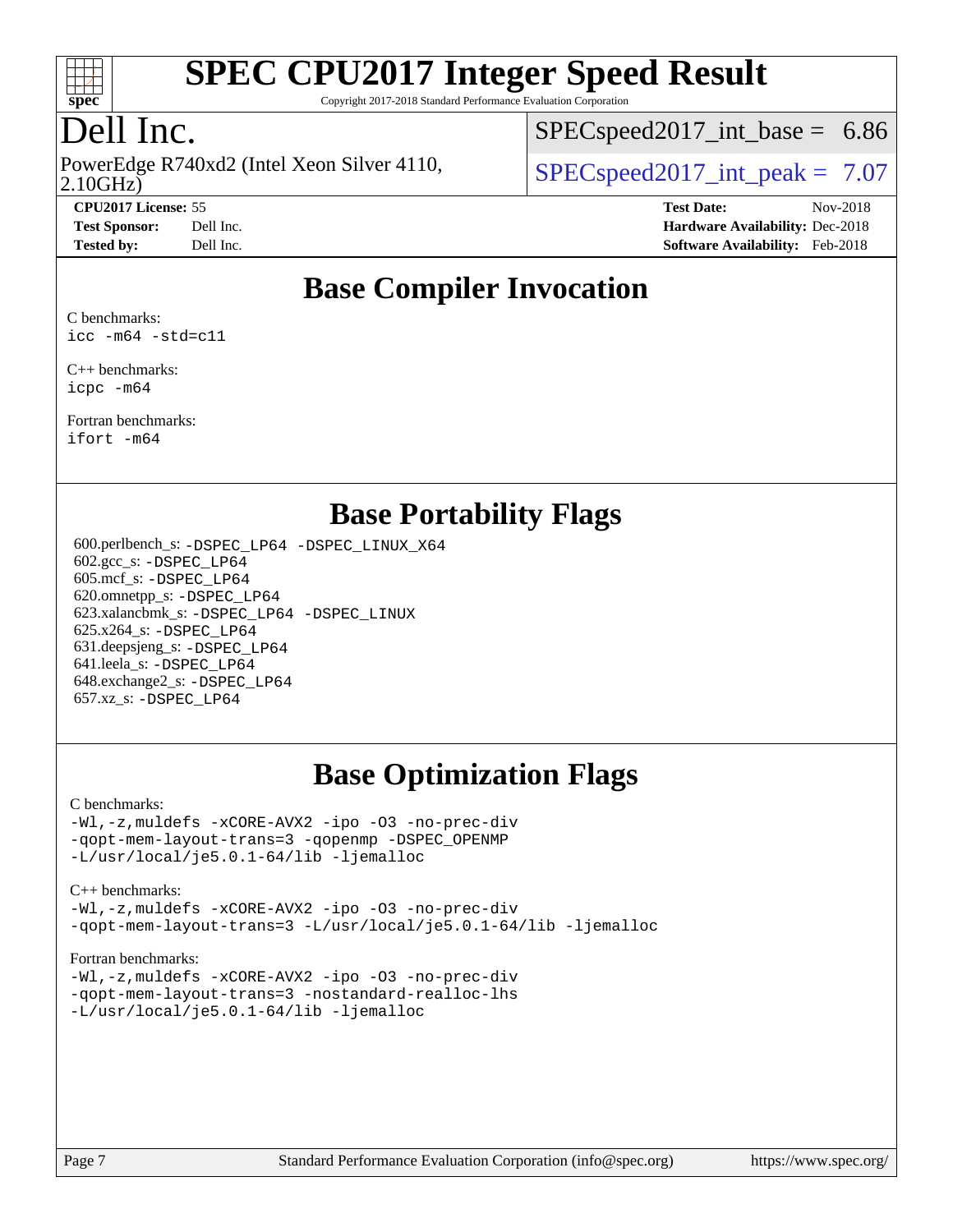

Copyright 2017-2018 Standard Performance Evaluation Corporation

# Dell Inc.

2.10GHz) PowerEdge R740xd2 (Intel Xeon Silver 4110,  $\vert$  [SPECspeed2017\\_int\\_peak =](http://www.spec.org/auto/cpu2017/Docs/result-fields.html#SPECspeed2017intpeak) 7.07

 $SPECspeed2017\_int\_base = 6.86$ 

**[CPU2017 License:](http://www.spec.org/auto/cpu2017/Docs/result-fields.html#CPU2017License)** 55 **[Test Date:](http://www.spec.org/auto/cpu2017/Docs/result-fields.html#TestDate)** Nov-2018 **[Test Sponsor:](http://www.spec.org/auto/cpu2017/Docs/result-fields.html#TestSponsor)** Dell Inc. **[Hardware Availability:](http://www.spec.org/auto/cpu2017/Docs/result-fields.html#HardwareAvailability)** Dec-2018 **[Tested by:](http://www.spec.org/auto/cpu2017/Docs/result-fields.html#Testedby)** Dell Inc. **[Software Availability:](http://www.spec.org/auto/cpu2017/Docs/result-fields.html#SoftwareAvailability)** Feb-2018

# **[Peak Compiler Invocation](http://www.spec.org/auto/cpu2017/Docs/result-fields.html#PeakCompilerInvocation)**

[C benchmarks](http://www.spec.org/auto/cpu2017/Docs/result-fields.html#Cbenchmarks):

[icc -m64 -std=c11](http://www.spec.org/cpu2017/results/res2018q4/cpu2017-20181210-10214.flags.html#user_CCpeak_intel_icc_64bit_c11_33ee0cdaae7deeeab2a9725423ba97205ce30f63b9926c2519791662299b76a0318f32ddfffdc46587804de3178b4f9328c46fa7c2b0cd779d7a61945c91cd35)

[C++ benchmarks \(except as noted below\)](http://www.spec.org/auto/cpu2017/Docs/result-fields.html#CXXbenchmarksexceptasnotedbelow): [icpc -m64](http://www.spec.org/cpu2017/results/res2018q4/cpu2017-20181210-10214.flags.html#user_CXXpeak_intel_icpc_64bit_4ecb2543ae3f1412ef961e0650ca070fec7b7afdcd6ed48761b84423119d1bf6bdf5cad15b44d48e7256388bc77273b966e5eb805aefd121eb22e9299b2ec9d9)

623.xalancbmk\_s: [icpc -m32 -L/home/prasadj/specdev/IC18u2\\_Internal/lin\\_18\\_0\\_20180210/compiler/lib/ia32\\_lin](http://www.spec.org/cpu2017/results/res2018q4/cpu2017-20181210-10214.flags.html#user_peakCXXLD623_xalancbmk_s_intel_icpc_c6d030cd79af6ea7d6fb64c57e8fe7ae8fe0b96fc5a3b3f4a10e3273b3d7fa9decd8263f6330cef23f751cb093a69fae84a2bf4c243500a8eed069248128076f)

[Fortran benchmarks](http://www.spec.org/auto/cpu2017/Docs/result-fields.html#Fortranbenchmarks):

[ifort -m64](http://www.spec.org/cpu2017/results/res2018q4/cpu2017-20181210-10214.flags.html#user_FCpeak_intel_ifort_64bit_24f2bb282fbaeffd6157abe4f878425411749daecae9a33200eee2bee2fe76f3b89351d69a8130dd5949958ce389cf37ff59a95e7a40d588e8d3a57e0c3fd751)

# **[Peak Portability Flags](http://www.spec.org/auto/cpu2017/Docs/result-fields.html#PeakPortabilityFlags)**

 600.perlbench\_s: [-DSPEC\\_LP64](http://www.spec.org/cpu2017/results/res2018q4/cpu2017-20181210-10214.flags.html#b600.perlbench_s_peakPORTABILITY_DSPEC_LP64) [-DSPEC\\_LINUX\\_X64](http://www.spec.org/cpu2017/results/res2018q4/cpu2017-20181210-10214.flags.html#b600.perlbench_s_peakCPORTABILITY_DSPEC_LINUX_X64) 602.gcc\_s: [-DSPEC\\_LP64](http://www.spec.org/cpu2017/results/res2018q4/cpu2017-20181210-10214.flags.html#suite_peakPORTABILITY602_gcc_s_DSPEC_LP64) 605.mcf\_s: [-DSPEC\\_LP64](http://www.spec.org/cpu2017/results/res2018q4/cpu2017-20181210-10214.flags.html#suite_peakPORTABILITY605_mcf_s_DSPEC_LP64) 620.omnetpp\_s: [-DSPEC\\_LP64](http://www.spec.org/cpu2017/results/res2018q4/cpu2017-20181210-10214.flags.html#suite_peakPORTABILITY620_omnetpp_s_DSPEC_LP64) 623.xalancbmk\_s: [-D\\_FILE\\_OFFSET\\_BITS=64](http://www.spec.org/cpu2017/results/res2018q4/cpu2017-20181210-10214.flags.html#user_peakPORTABILITY623_xalancbmk_s_file_offset_bits_64_5ae949a99b284ddf4e95728d47cb0843d81b2eb0e18bdfe74bbf0f61d0b064f4bda2f10ea5eb90e1dcab0e84dbc592acfc5018bc955c18609f94ddb8d550002c) [-DSPEC\\_LINUX](http://www.spec.org/cpu2017/results/res2018q4/cpu2017-20181210-10214.flags.html#b623.xalancbmk_s_peakCXXPORTABILITY_DSPEC_LINUX) 625.x264\_s: [-DSPEC\\_LP64](http://www.spec.org/cpu2017/results/res2018q4/cpu2017-20181210-10214.flags.html#suite_peakPORTABILITY625_x264_s_DSPEC_LP64) 631.deepsjeng\_s: [-DSPEC\\_LP64](http://www.spec.org/cpu2017/results/res2018q4/cpu2017-20181210-10214.flags.html#suite_peakPORTABILITY631_deepsjeng_s_DSPEC_LP64) 641.leela\_s: [-DSPEC\\_LP64](http://www.spec.org/cpu2017/results/res2018q4/cpu2017-20181210-10214.flags.html#suite_peakPORTABILITY641_leela_s_DSPEC_LP64) 648.exchange2\_s: [-DSPEC\\_LP64](http://www.spec.org/cpu2017/results/res2018q4/cpu2017-20181210-10214.flags.html#suite_peakPORTABILITY648_exchange2_s_DSPEC_LP64) 657.xz\_s: [-DSPEC\\_LP64](http://www.spec.org/cpu2017/results/res2018q4/cpu2017-20181210-10214.flags.html#suite_peakPORTABILITY657_xz_s_DSPEC_LP64)

# **[Peak Optimization Flags](http://www.spec.org/auto/cpu2017/Docs/result-fields.html#PeakOptimizationFlags)**

[C benchmarks](http://www.spec.org/auto/cpu2017/Docs/result-fields.html#Cbenchmarks):

```
600.perlbench_s: -W1, -z, muldefs -prof-gen(pass 1) -prof-use(pass 2)-O2
-xCORE-AVX2 -qopt-prefetch -ipo -O3
-qopt-mem-layout-trans=3 -no-prec-div
-DSPEC_SUPPRESS_OPENMP -qopenmp -DSPEC_OPENMP
-fno-strict-overflow -L/usr/local/je5.0.1-64/lib
-ljemalloc
602.\text{gcc}\_\text{s}: basepeak = yes
605 \text{.mcf}\text{-}\mathrm{s}: basepeak = yes
625.x264_s: basepeak = yes
                                           (Continued on next page)
```